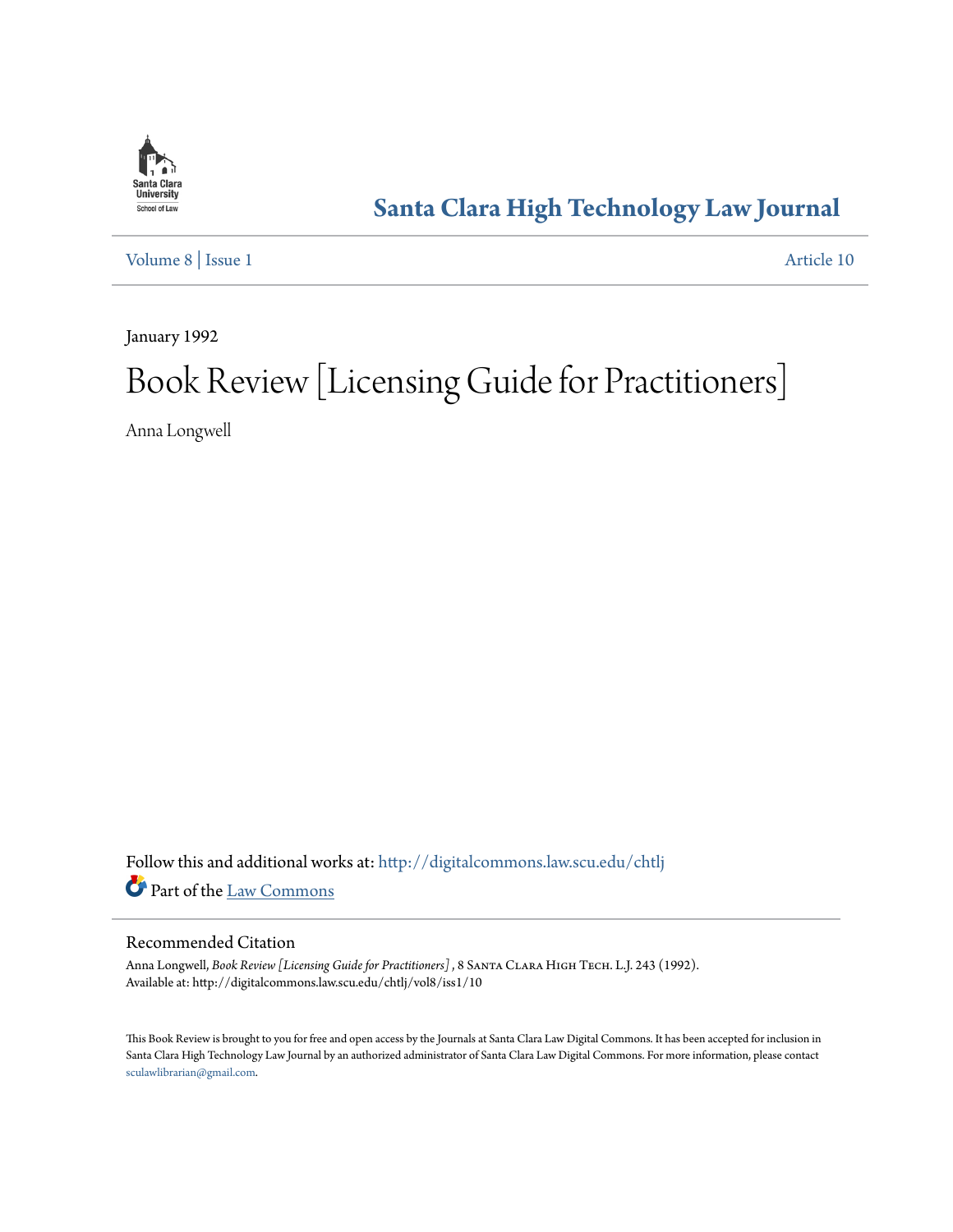# **LICENSING GUIDE FOR PRACTITIONERS**

*1991 Licensing Law Handbook By* Howard **C.** Anawalt and Elizabeth F. Enayati. *Clark Boardman Company,* 1991. 370 pages, 4 appendices. \$65.00

# Anna Longwell<sup>†</sup>

#### **INTRODUCTION**

The **1991** Licensing Law Handbook **by** Howard **C.** Anawalt and Elizabeth Enyati is a topical, practical treatment of intellectual property licensing and a number of related activities and issues which the intellectual property practitioner may encounter in the course of practice. Although focussed on the high-technology areas of semiconductors, biotechnology and software, the book develops a number of themes that should also serve practitioners in other areas of intellectual property. The book urges the reader to develop a "creative, intelligent approach to licensing,"1 and provides a number of techniques to assist in this development. The text is sufficiently clearly written that it could also be useful to lay executives in the biotechnology, semiconductor and software industries as an introduction to a complex but important business area.

Most notable is the presentation of a set of "Guidelines," outlining the practical consequences of implementing the ideas developed in each chapter, presented in the form of aphorisms. While some of these may be belaboring the obvious, the effect as a whole is to distill a number of useful concepts, and keep them before the reader as he or she reviews each chapter.

Chapter organization is logical, starting with a general discussion of the types of protection for intellectual property that exist in the United States (and only very superficially, worldwide). Then the

Copyright *©* **1992 by** Anna Longwell.

t Director, Regulatory Affairs, Becton Dickinson; B.S., San Francisco College for Women, M.S. Stanford University; M.B.A. Santa Clara University; Candidate J.D. 1993, Santa Clara University School of Law.

**<sup>1.</sup>** HOWARD **C. ANAWALT** & **ELIZABETH** F. **ENAYATI, LICENSING LAW HANDBOOK 289 (1991).**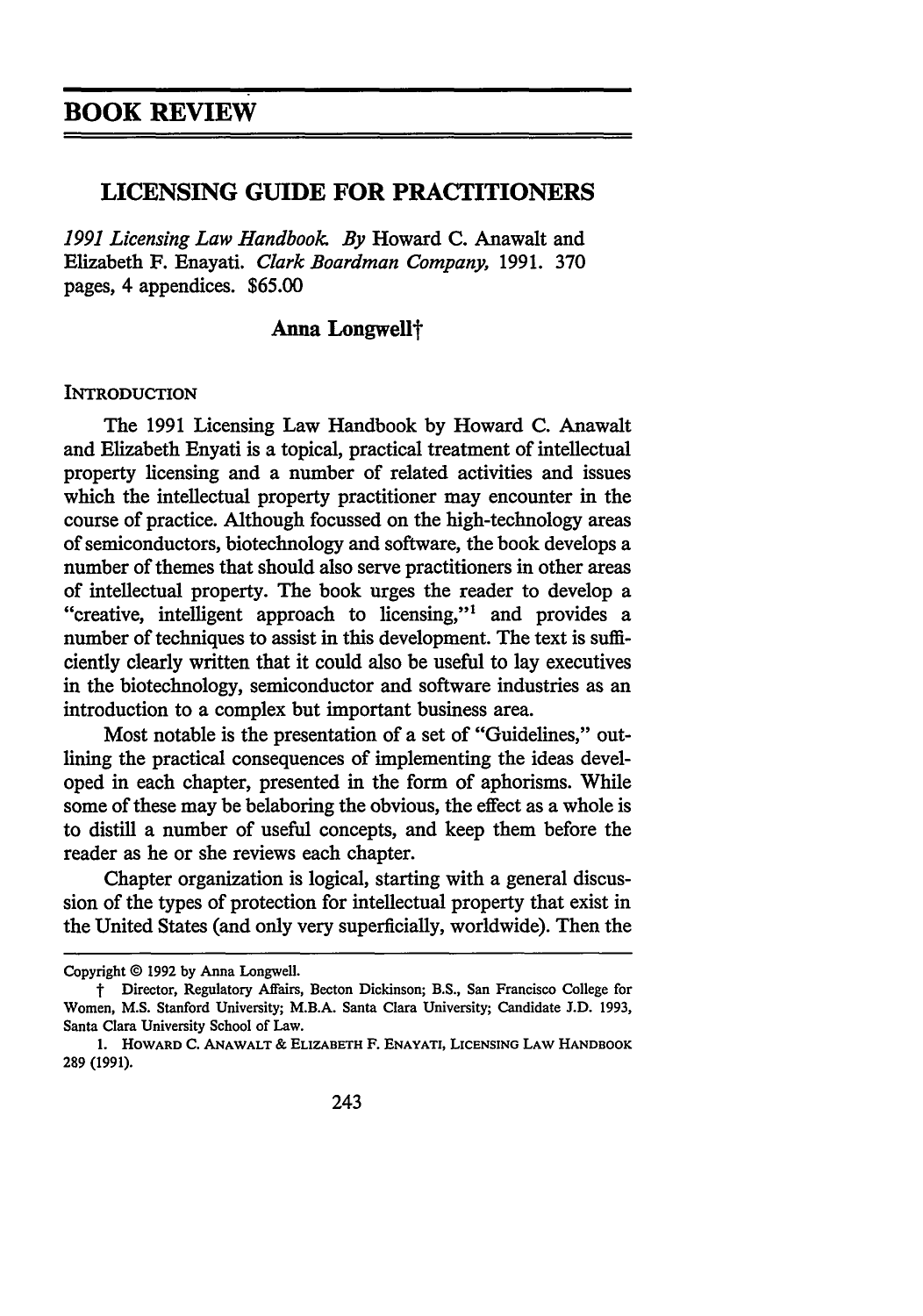text turns to tactics for the practitioner, first in terms of protection for both inventors and employers of inventors, then in terms of developing corporate practices that foster inventiveness while they protect the company from liability for infringement. Following this, recent developments in intellectual property law are discussed, then the pros and cons of, plus some tactical suggestions for, intellectual property litigation. The book ends with a description of non-traditional methods for dispute resolution.

#### *Patent Protection*

As this text is concerned mainly with United States patent law, the authors lay out the various requirements for a United States patent. They use the example of the SCIDhu mouse to illustrate a novel biotechnology development, for which a patent application has been made. The SCIDhu patent is an example of the involuted relationships that develop in many high-technology intellectual property cases, in that the inventor, McCune, assigned the patent rights to Stanford, and Stanford licensed its application to Mc-Cune's new company, SysTemix. It is unfortunate that they did not use the SCIDhu mouse as an example to point out another practice common to high-technology intellectual property law, that of licensing an application prior to issuance of the patent.

Some general practices and procedures are recommended, such as documentation of conception and of first reduction to practice, as well as documentation of due diligence in reducing the concept to practice. The authors' discussion of patents contains a number of helpful suggestions, such as obtaining the file wrapper for a patent if the client is somewhat unfamiliar with the field of the invention. Guideline 5 reminds the reader of the obvious but important "verify that the licensors are the patent-holders of record."2 The authors walk the reader through a patent application, and offer several examples in the appendices. The most interesting example from the standpoint of the ever-narrowing hierarchy of claims is the partial excerpt from the patent for the Harvard Mouse.<sup>3</sup>

New developments in patent law are treated. These include the recent court decision to apply industry standards to the interpretation of the terms of a license agreement,<sup>4</sup> the requirement for a deposit in biotechnology patents,<sup>5</sup> and the finding by the United States

<sup>2.</sup> *Id.* at **13.**

*<sup>3.</sup> Id.* at Appendix A.

<sup>4.</sup> Motorola Inc., v. Hitachi Ltd., 750 F. Supp. 1319 (W.D. Tex. 1990).

**<sup>5.</sup> MANUAL OF PATENT EXAMINING PROCEDURE** § 608.01(p)(c) (1985).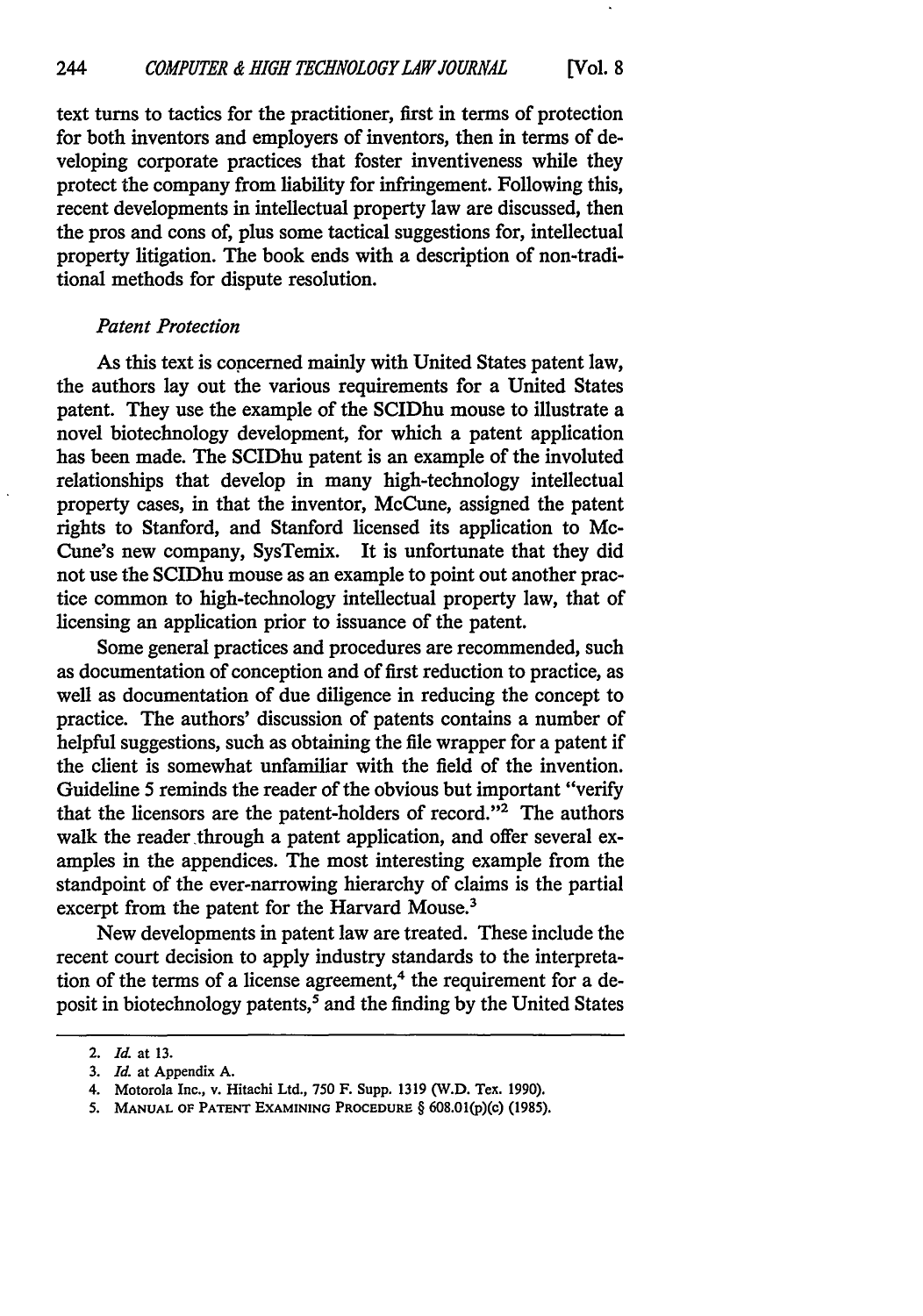Supreme Court<sup>6</sup> that a competitor can test and obtain FDA approval for medical devices prior to the expiration of the patent when it plans to market the invention after the patent expires.

#### *Copyright*

In terms of copyright protection, the authors remind us that the owner of the copyright would in most cases be the employer, not the creator. However, it is important to distinguish between employees and independent contractors for purposes of ensuring ownership of the copyright. They discuss recent court cases which explain this important difference,<sup>7</sup> but do not offer practical guidelines to practitioners in drafting contracts for independent software developers. Many older contracts contain a "boilerplate" clause stating that the contractor is not an agent of the company, without an additional clause assigning copyright to the company. Now, if the company wants to retain copyright, such contracts may not be sufficient.

Since independent creation is a defense to copyright infringement claims, some manufacturers make use of the "clean room" approach to protect against claims of copyright infringement. As long as the creators are sufficiently isolated from the "contaminating" influence of the competitor's product, whatever they create will perforce be original.

The text includes a discussion of recent developments including joint authorship of computer software,<sup>8</sup> and the ramifications of such developments in terms of copyrightability. For copyright in the context of user interfaces, the authors explain the "Look and Feel" doctrine, and focus particularly on the most recent case, *Lotus Development,9* which is treated at length **by** the authors in Chapter 4, "Recent Developments."

# *Trade Secret*

The form of protection afforded **by** trade secrets varies from state to state, but most have adopted some form of the Uniform Trade Secrets Act. The authors point out that trade secret protection is inexpensive, quick and effective. However, it requires a lot of work to maintain trade secrets. The authors suggest ways of imple-

**<sup>6.</sup>** Eli Lilly & Co. v. Medtronic, Inc., **110 S.** Ct. **2683 (1990).**

**<sup>7.</sup> E.g.,** Community for Creative Non Violence v. Reid, 490 **U.S. 730 (1989).**

**<sup>8.</sup>** Ashton-Tate Corp v. Ross, **728** F. Supp. **597 (N.D.** Cal **1989).**

**<sup>9.</sup>** Lotus Development Corp. v. Paperback Software Int'l, 740 F. Supp. **37 (D.** Mass 1990).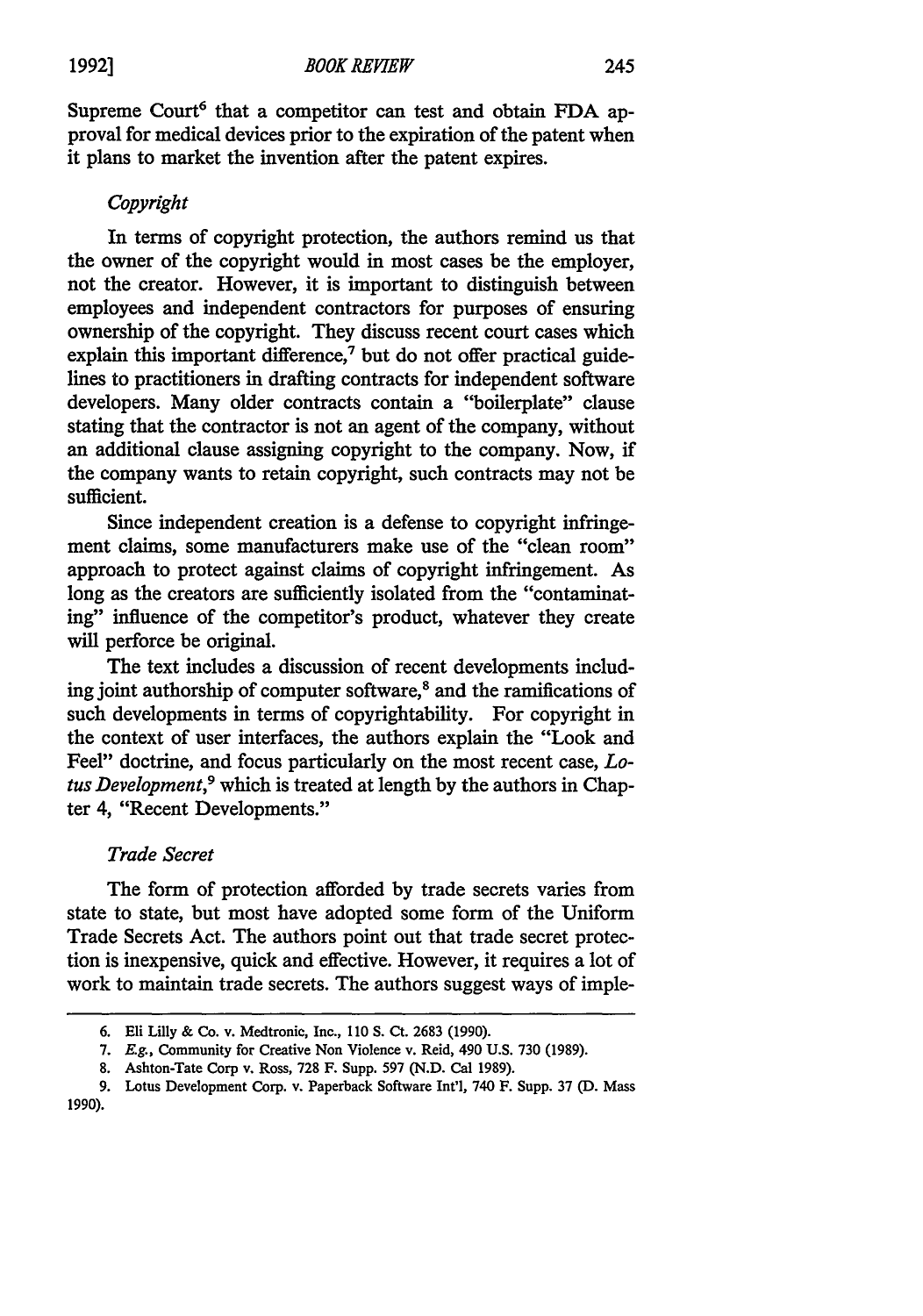menting vigilance with respect to limiting the internal dissemination of the secret, as well as clear employee guidelines and complete exit debriefing. The authors address the major problem with trade secrets, the difficulty of policing their adoption by another user, and suggest how and when trade secrets are best implemented.

# *Contract*

Intellectual property can be protected by agreement, when neither patent, copyright nor trade secret will serve to protect the property in question. Examples of such agreements are development agreements, non-disclosure agreements and licenses themselves. As with all contracts, the better they are drafted, the better for all parties. The book walks the reader through a number of steps designed to elicit the critical terms of different types of contracts.

# *Inventors as Employees*

When counseling inventors or their employers about the best way to protect intellectual property, the authors suggest a practical approach that takes into account the realities of the client's situation. This includes the type of business the client is in, his or her financial and other resources, his or her timeline for new product introduction, the nature of the competition, and of course, his or her expectations.

Employers can, of course, obtain rights to employees' inventions. In general, employees' rights to their inventions may be limited by employment contracts. Since contracts are governed by state law, the authors note some peculiarities of various state laws with respect to employees' rights to their inventions.

One of the areas of law affecting the rights of inventors is that of assignor estoppel, recently affirmed by the Federal Circuit.<sup>10</sup> This doctrine prevents the assignor of a patent from raising a defense of invalidity to a claim of infringement by the assignee. The authors explain and discuss the ramifications of this new doctrine.

# *The Practical Elements of Licensing*

The authors include an excellent discussion of the way to interact with an inventor to obtain the requisite information to answer the question of what type of protection is appropriate. The authors are sensitive to the fact that clients do not want a Master's thesis for an answer every time they ask an attorney if and how an invention

**<sup>10.</sup>** Diamond Scientific Co. v. Ambico, Inc., 848 F.2d 1220 (Fed. Cir. 1988).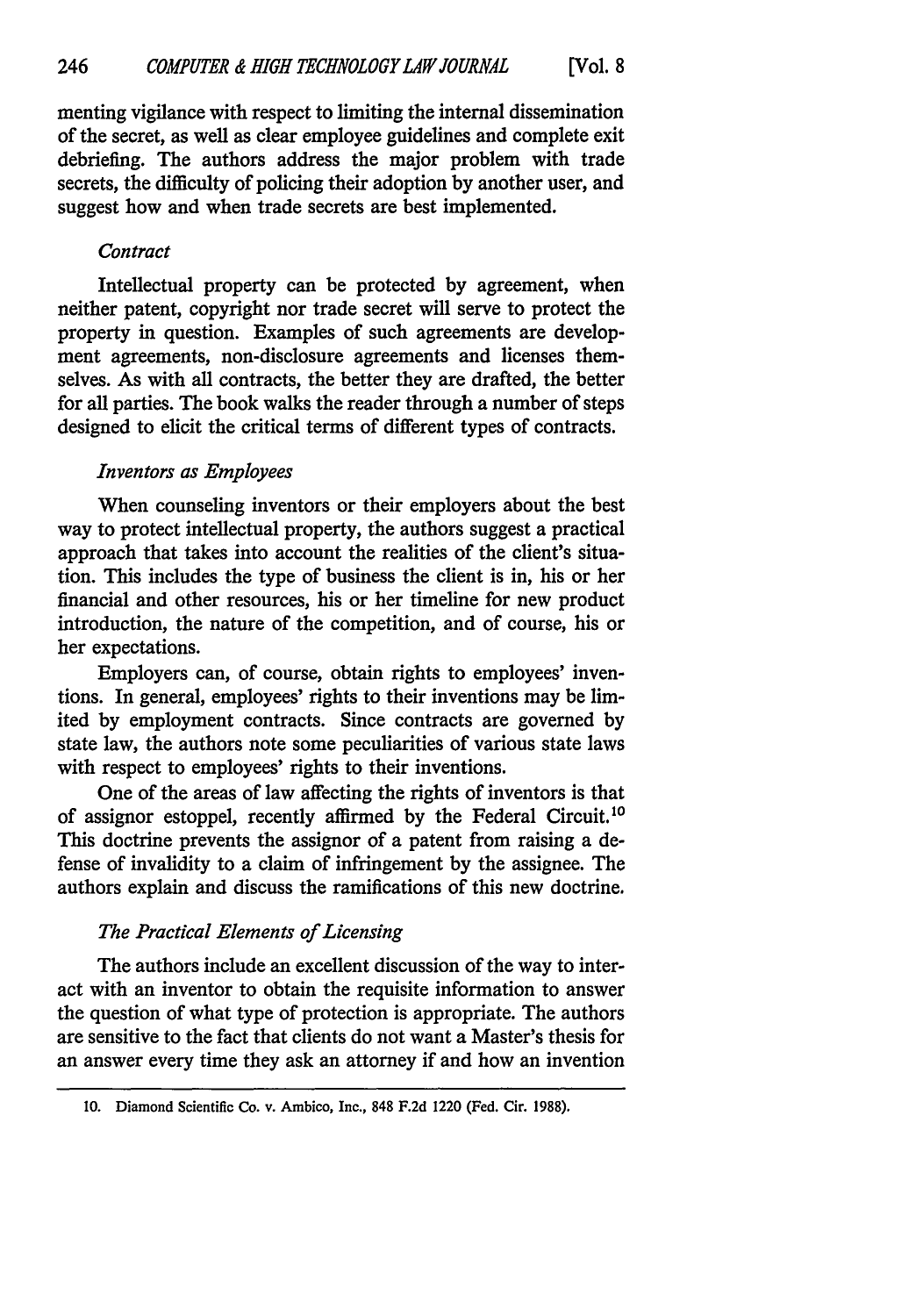can be protected. The conscientious attorney would refine the choices to a few practical alternatives, with a set of clearly defined "pros and cons" for each alternative. The book considers the benefits of cooperative projects to develop new ideas and how to protect them from the more onerous provisions of the Sherman Anti Trust Act. Such cooperative projects are a good idea because they give firms access to more technology than they would have alone, and provide for important synergies in a developing industry.

Enyati and Anawalt warn that the practitioner must always be careful that his or her efforts to protect innovation do not result in stifling innovation. The authors enumerated the considerations that influence the selection of the most appropriate legal advice for different companies. The size and the age of the company are two factors that must be considered, as well as the reliance of the company on innovation, the size of the window of market opportunity for the company's products (time-to-market expectation), and the company's financing. All of these must be considered when framing advice for any particular company. The authors devote special attention to the start-up company since these can be especially vulnerable to litigation.

# *Areas Requiring Specific Expertise*

In addressing some of the basic skills required of intellectual property law practitioners, the authors point out areas of technology in which practitioners should have specific technical expertise.

# Areas Requiring Specific Expertise **# 1:** Computer Technology

Computer technology is one area with its own language, concepts and environment. The language can be acquired by reading trade journals or basic texts. There are legal issues peculiar to the industry such as the extent to which computer programs can be protected by patent. The language used to describe the claim is paramount. For example, in protecting computer programs, if the program can be described according to the ways in which the algorithm is used to configure a computer hardware based process, there is a higher probability that a patent will issue.

# Areas Requiring Special Expertise #2: Semiconductor **Technology**

Semiconductor technology is another area with a specific language, and with legal issues peculiar to the industry. Because the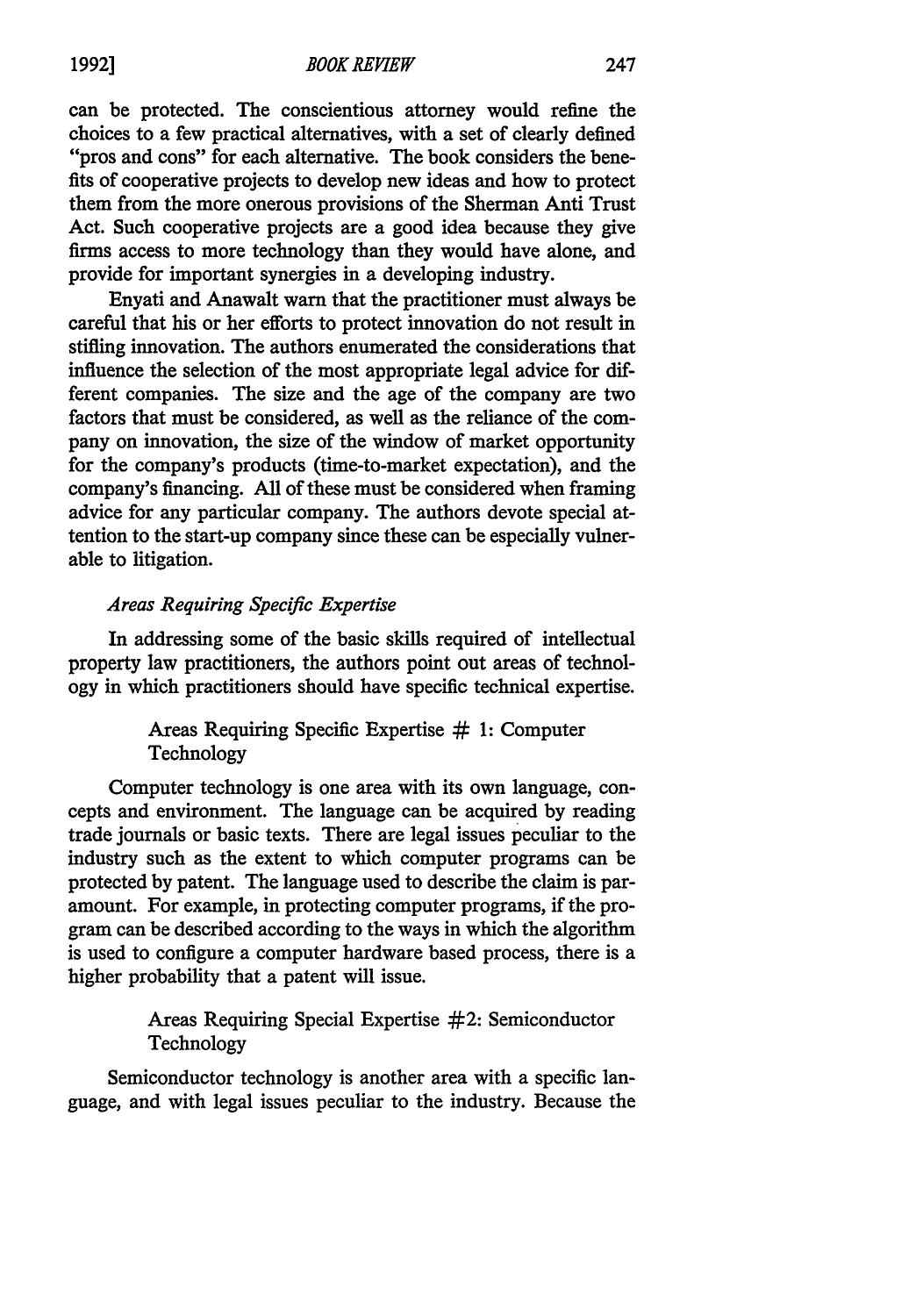improvements in this field often occur in quantum leaps, patent policies are extremely important to firms in this industry. Process protection needs to be related to design protection. Since modem chips are complex, containing hundreds of design elements, the potential for infringement is high. The authors point out that patent protection is the principal means of intellectual property protection in the semiconductor industry, but that software or production processes may sometimes be better protected by trade secrets.

Since 1984, with the passage of the Semiconductor Chip Protection  $Act<sub>11</sub>$  there are additional statutory protections for the mask works of a semiconductor chip. The book considers recent legal developments and applications for this specialized industry.

## Areas Requiring Special Expertise **#3:** Biotechnology

Finally, biotechnology is another field with a unique language and legal issues peculiar to the field. Many of the inventions have applications in the health care fields. Like the semiconductor field, the health care field is highly dependent on patent protection.

For biotechnology patents, there is a special requirement of a deposit of the microorganism or other biological material used for inventions which depend on the production of the microorganism or other biological material. This book details the deposit process.

#### *Dispute Resolution: Litigation or Alternates?*

The book concludes with sections which address the analysis of the impact of litigation on the client firm, and available methods of dispute resolution. The authors recommend prevention over litigation. When contemplating litigation, the client should consider all the factors involved, not just his or her chance of "winning" the case. There are numerous methods of alternative dispute resolution available to the client. The handbook provides a reference table outlining the varieties of dispute resolution techniques available, including binding arbitration, early neutral evaluation, mediation, mini-trial, negotiation, neutral fact-finding (court-appointed or voluntary), and private judging. The advantages and disadvantages of each type of dispute resolution are discussed.

#### *Comment*

While this book covers much of what is new in the areas of software, semiconductors and biotechnology, one element that this

**<sup>11. 17</sup> U.S.C.** §§ 901-914 (1984).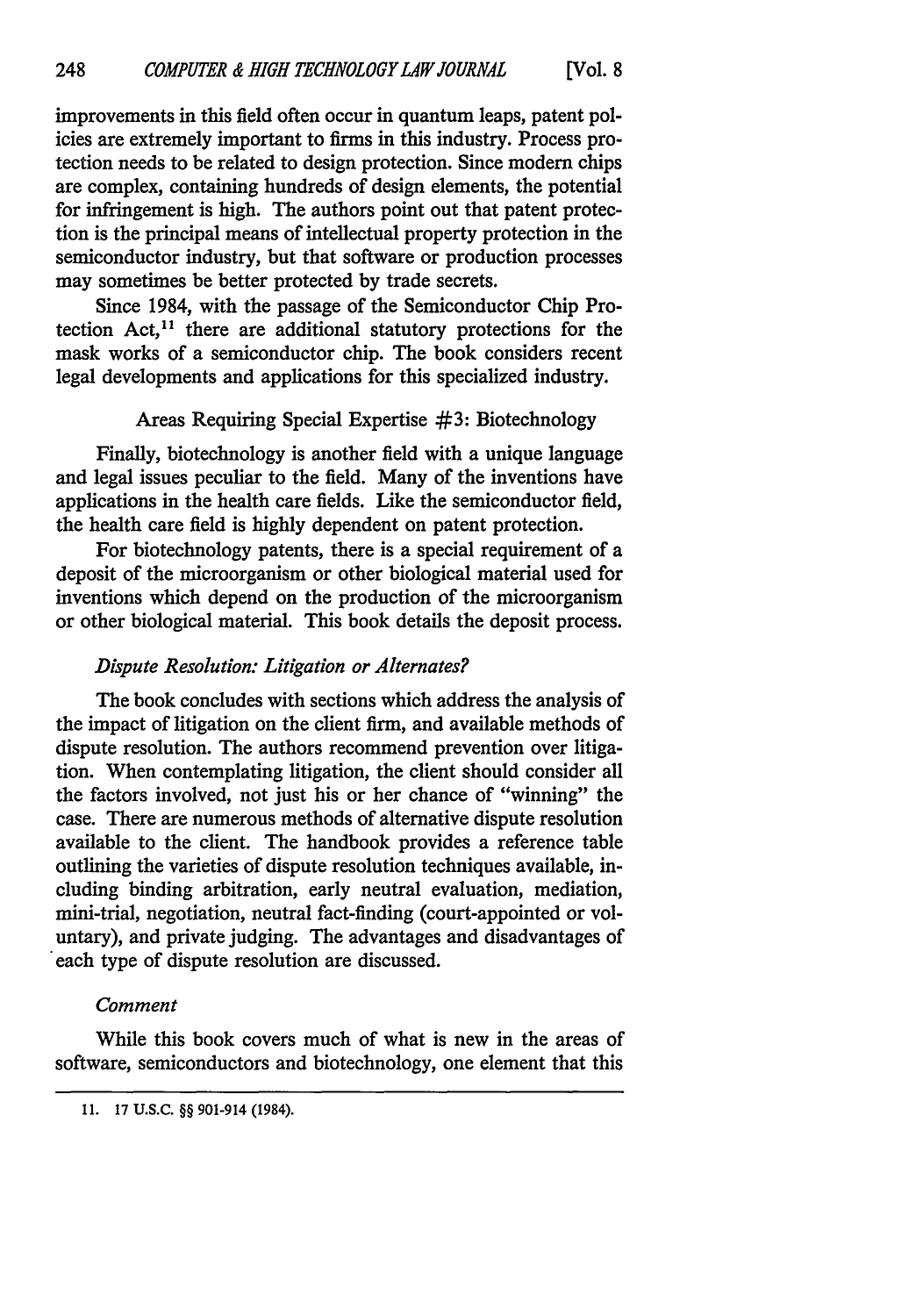book neglects to emphasize is that integrity of data is essential to a viable patent. A patent supported with false data, whether intentionally provided or not, is not a valid patent. The book apparently went to press before the September, 1991 announcement by the Institut Pasteur that it would re-negotiate its 1987 license for the Gallo HIV patent. This announcement came after the admission by R. Gallo that the virus he employed in developing his test was in actuality the virus discovered at the Institut Pasteur. With involvement by the National Institute of Health to determine the extent of the error, multitudinous data audits and likely legal claims, the renegotiation of the 1987 license will be costly.

# **CONCLUSION**

In general, this book is topical, practical, and clearly written. It should be useful to the practitioner and to the lay reader who is a manager involved in licensing technologies for his or her firm.